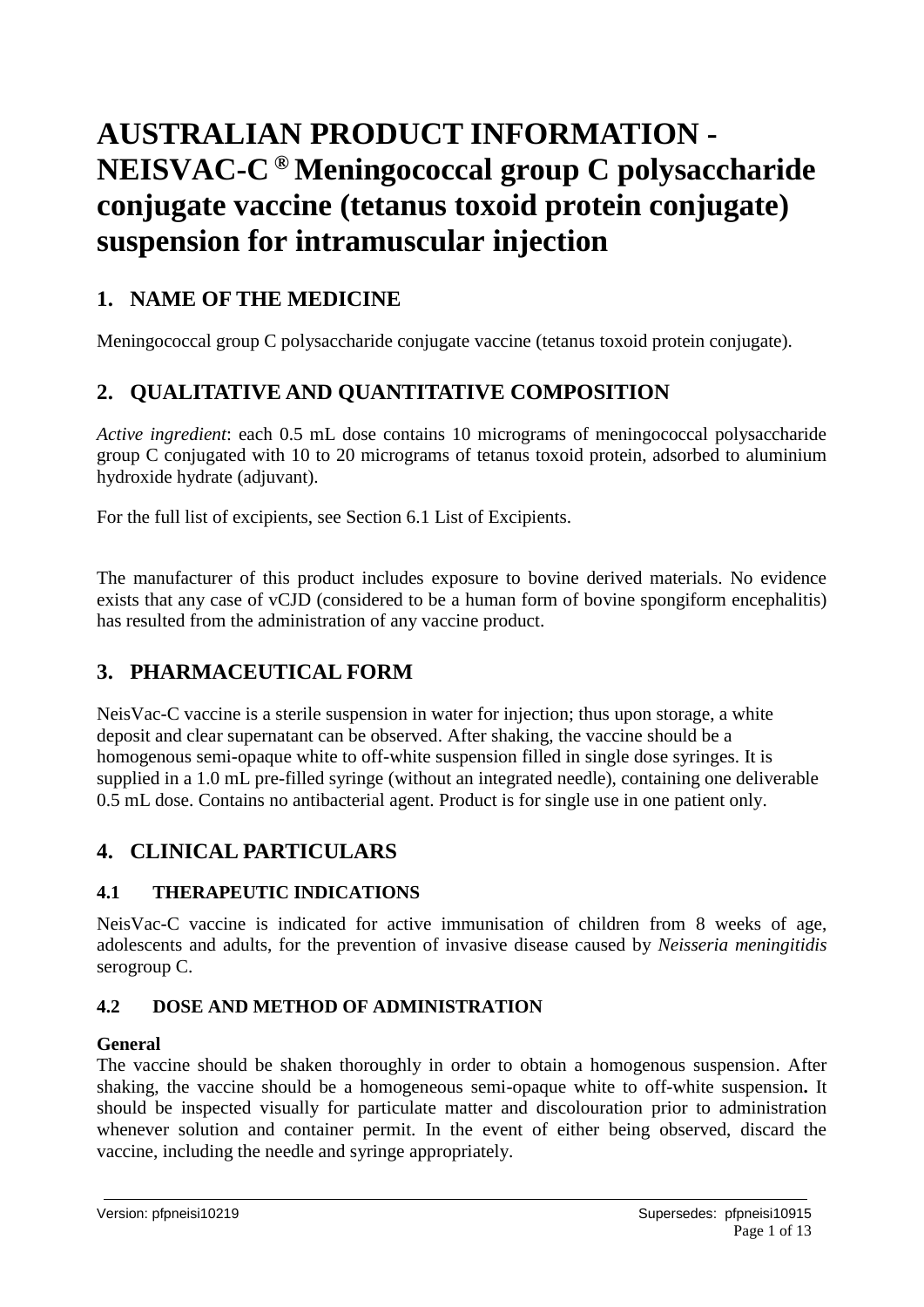Contains no antibacterial agent. Product is for single use in one patient only. Discard any residue

### **Dosage**

*Infants under the age of 12 months***:** Two separate injections of 0.5 mL, the first dose given not earlier than 8 weeks of age and with interval of at least two months between doses.

*Children, 12 months of age and older:* a single dose of 0.5 mL

*Adults and adolescent:* a single dose of 0.5 mL

**Booster dose:** Estimates of MnCC vaccine effectiveness, from England's routine immunisation programme, have demonstrated the need for a booster dose after an infant primary series administered under the age of 12 months. A single booster dose should be given in the second year of life.

At present numbers of subject are too small to make a recommendation regarding a booster dose for toddlers who have received a single priming dose.

Effectiveness in all other groups (up to 18 years), primed with a single dose, has, in four years of surveillance, remained  $\geq 90\%$  – both within and more than one year after scheduled vaccination.

Non-conjugated meningococcal polysaccharide vaccines should not be used for booster vaccination as they may negatively influence the immunologic memory.

### **Method of administration**

*NeisVac-C vaccine is for intramuscular use only,* preferably in the anterolateral thigh region in infants and the deltoid region in older children, adolescent and adults. The vaccine must not be administered subcutaneously or intravenously.

In children 12 to 24 months of age, the injection of the vaccine may be made in the deltoid or the anterolateral thigh region.

The administration of the vaccine should be documented by the physician, and the lot number recorded**.**

### **4.3 CONTRAINDICATIONS**

As with all vaccines, NeisVac-C vaccine is contraindicated in subjects with severe acute febrile illness. This vaccine should not be administered to subjects with known hypersensitivity to any component of the vaccine, including Tetanus Toxoid (TT), or to subjects having shown signs of hypersensitivity after previous administration of NeisVac-C vaccine.

# **4.4 SPECIAL WARNINGS AND PRECAUTIONS FOR USE**

As with all vaccines administered by injection, allergic reactions, including anaphylaxis, may occur after administration of NeisVac-C. Adequate medical treatment and provisions should be available for immediate use in the rare event of an anaphylactic reaction.

Avoid accidental intravascular administration which may lead to severe hypersensitivity reactions.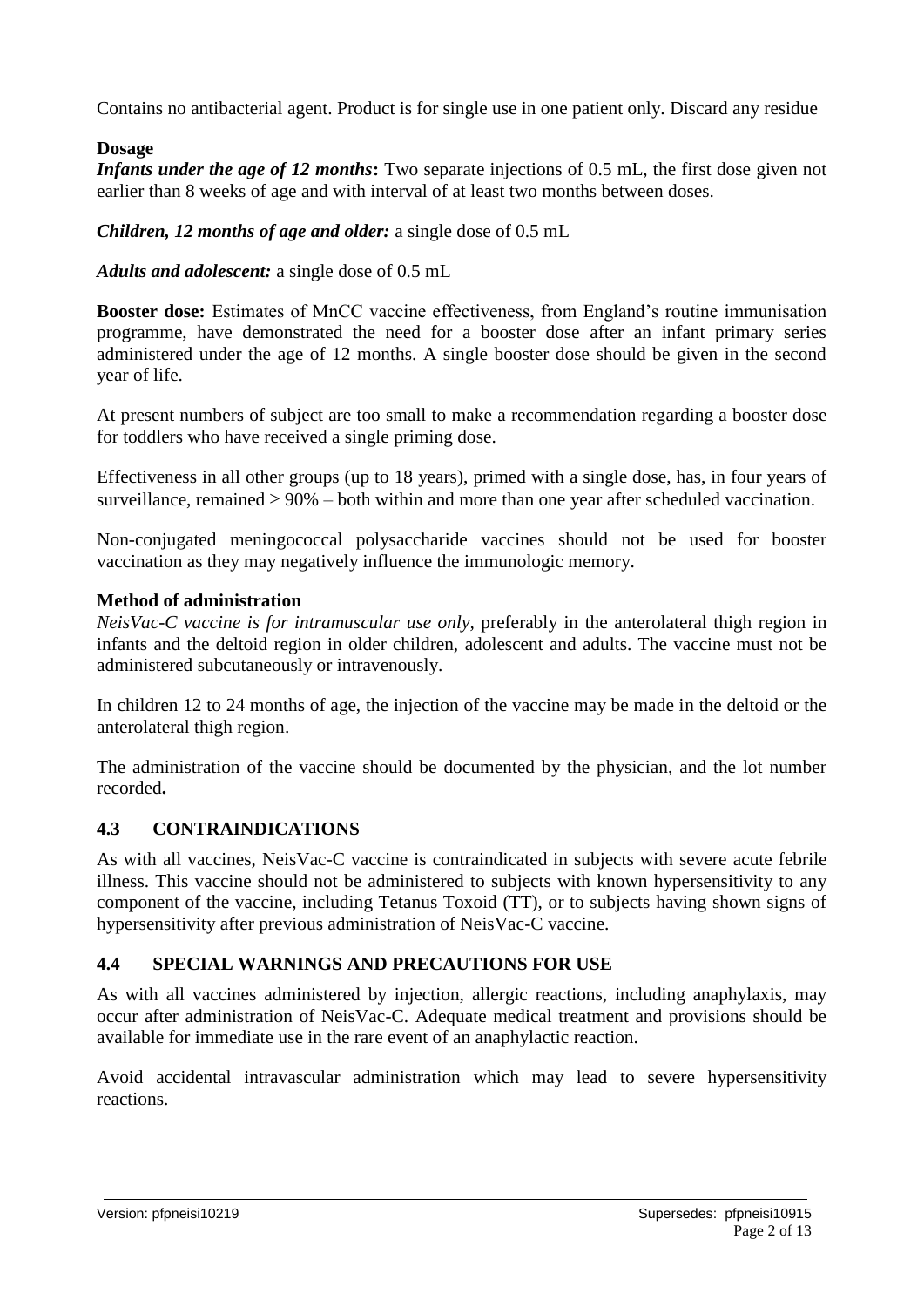No data are available on subcutaneous administration of NeisVac-C vaccine; therefore, a possibility of any toxicity or reduced efficacy is unknown. NeisVac-C vaccine has been assessed only after intramuscular administration.

Inactivated vaccines and live vaccines, particularly those in the childhood schedule, can be given during the same visit but in different limbs.

#### **Protection against meningococcal disease**

NeisVac-C vaccine confers protection specific to *Neisseria meningitidis* group C. Immunisation does not protect against other sero-groups or against meningitis or septicaemia caused by other organisms. The vaccine is not able to cause meningococcal C meningitidis. As with many vaccines, protection may not be conferred in 100% of patients. Therefore, clinical alertness to the possibility of co-incidental meningitidis should be maintained. In the event of clinical symptoms consistent with an invasive meningococcal infection (including petechiae and/or purpura) following vaccination, the aetiology should be thoroughly investigated.

Immunisation with this vaccine is not a substitute for routine tetanus immunisation.

#### **Thrombocytopenia and coagulation disorders**

Because of the risk of bleeding or haematoma at the injection site, benefits and risks should be carefully weighed when considering use of the vaccine in individuals with any coagulation disorder (eg. thrombocytopaenia) or concomitant anticoagulant therapy.

#### **Immunodeficiency**

In individuals with impaired immune responsiveness (eg. due to use of immunosuppressive therapy, a genetic defect or HIV infection) this vaccine may not induce protective antibody levels following vaccination. Hence, vaccination may not result in an appropriate protective antibody response in all individuals.

Persons with certain complement deficiencies and persons receiving treatment that inhibits terminal complement activation (for example, eculizumab) are at increased risk for invasive disease caused by *Neisseria meningitidis* group C even if they develop antibodies following vaccination with NeisVac-C.

#### **Intercurrent illness**

The decision to administer or delay vaccination because of a current or recent acute clinical condition (with or without fever) depends largely on the severity of symptoms and their aetiology. Although a severe or even moderate febrile illness is sufficient reason to postpone vaccinations as the condition could be aggravated by adverse reactions to the vaccine or could impair the interpretation of possible vaccine adverse reactions, minor illness, such as mild respiratory infections with or without low-grade fever, are not generally contraindications.

#### **Persistence of serum antibodies**

The duration of antibody persistence beyond 6-8 months following vaccination with NeisVac-C vaccine and the duration of protection from invasive disease caused by *Neisseria meningitidis* are currently unknown. The need and appropriate time for revaccination are not currently known.

#### **Use in the elderly**

There are no data on the use of Neisvac-C in adults aged 65 years or older.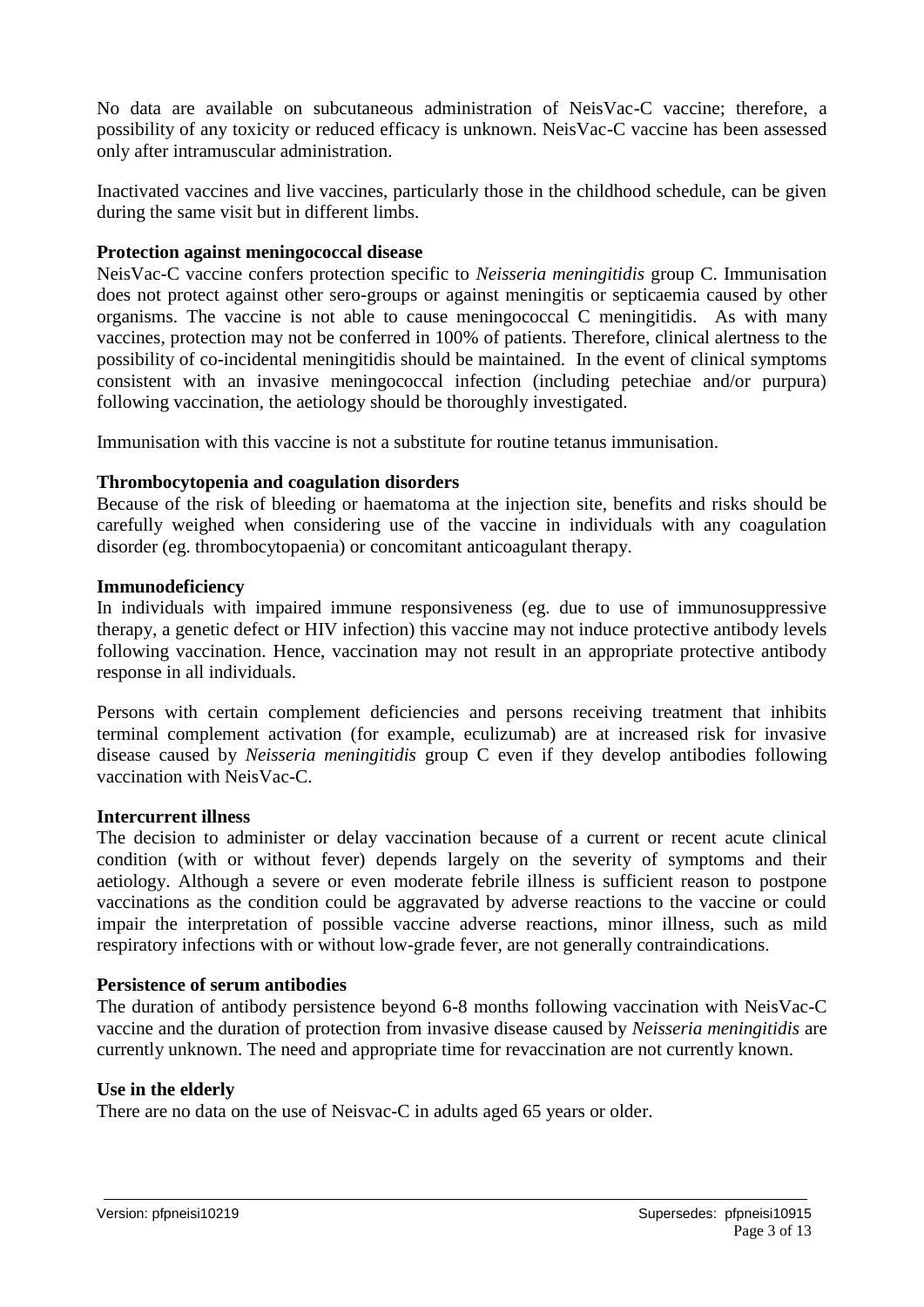#### **Paediatric use**

The potential risk of apnoea and the need for respiratory monitoring for  $48 - 72h$  should be considered when administering the primary immunisation series to very premature infants (born  $\leq$ 28 weeks of gestation) and particularly for those with a previous history of respiratory immaturity.

As the benefit of vaccination is high in this group of infants, vaccination should not be withheld or delayed.

#### **Effects on laboratory tests**

No data available.

#### **4.5 INTERACTIONS WITH OTHER MEDICINES AND OTHER FORMS OF INTERACTION**

It is accepted that NeisVac-C vaccine can be administered simultaneously with other routine paediatric vaccines as long as separate sites and separate syringes are used. That is, oral polio vaccine (OPV), inactivated polio vaccine (IPV), diphtheria, tetanus and the whole cell or acellular pertussis-containing vaccines (eg. DPT, Td, DT), *Haemophilus influenzae* tetanus toxoid conjugate vaccines (Hib-TT), and measles, mumps and rubella vaccine (MMR). NeisVac-C must not be mixed with other vaccines in the same syringe.

The observed immune responses to co-administered vaccines have been satisfactory in:

- infants in studies in which NeisVac-C has been co-administered with a 7-valent or 10valent pneumococcal conjugate vaccine;
- toddlers in a study in which NeisVac-C has been co-administered with a 7-valent pneumococcal conjugate vaccine;
- infants in a study in which NeisVac-C has been co-administered with a 13-valent pneumococcal conjugate vaccine.

Concomitant administration of NeisVac-C with PRP-OMP brand *Haemophilus influenzae* type b vaccine has not been adequately studied. However, concomitant use should only be considered if medically important.

Co-administration of NeisVac-C (2-dose infant schedule) and Infanrix Hexa vaccine (DTaP-IPV-HBV-Hib) in a 3-dose primary series in infants did not indicate any clinically relevant interference with responses to any of the antigens in the hexavalent vaccine.

Clinical studies in which NeisVac-C vaccine was given at the same time as, but at a different site from, OPV, DTP and Hib (infant schedule), MMR (one year schedule), DT (pre-school booster) and Td (school leavers) showed no increase in adverse reactions as a result of concomitant administration.

### **4.6 FERTILITY, PREGNANCY AND LACTATION**

#### **Effects on fertility**

The effects of NeisVac-C on fertility have also not been established (see also Use in pregnancy, below).

#### **Use in pregnancy**

Category B2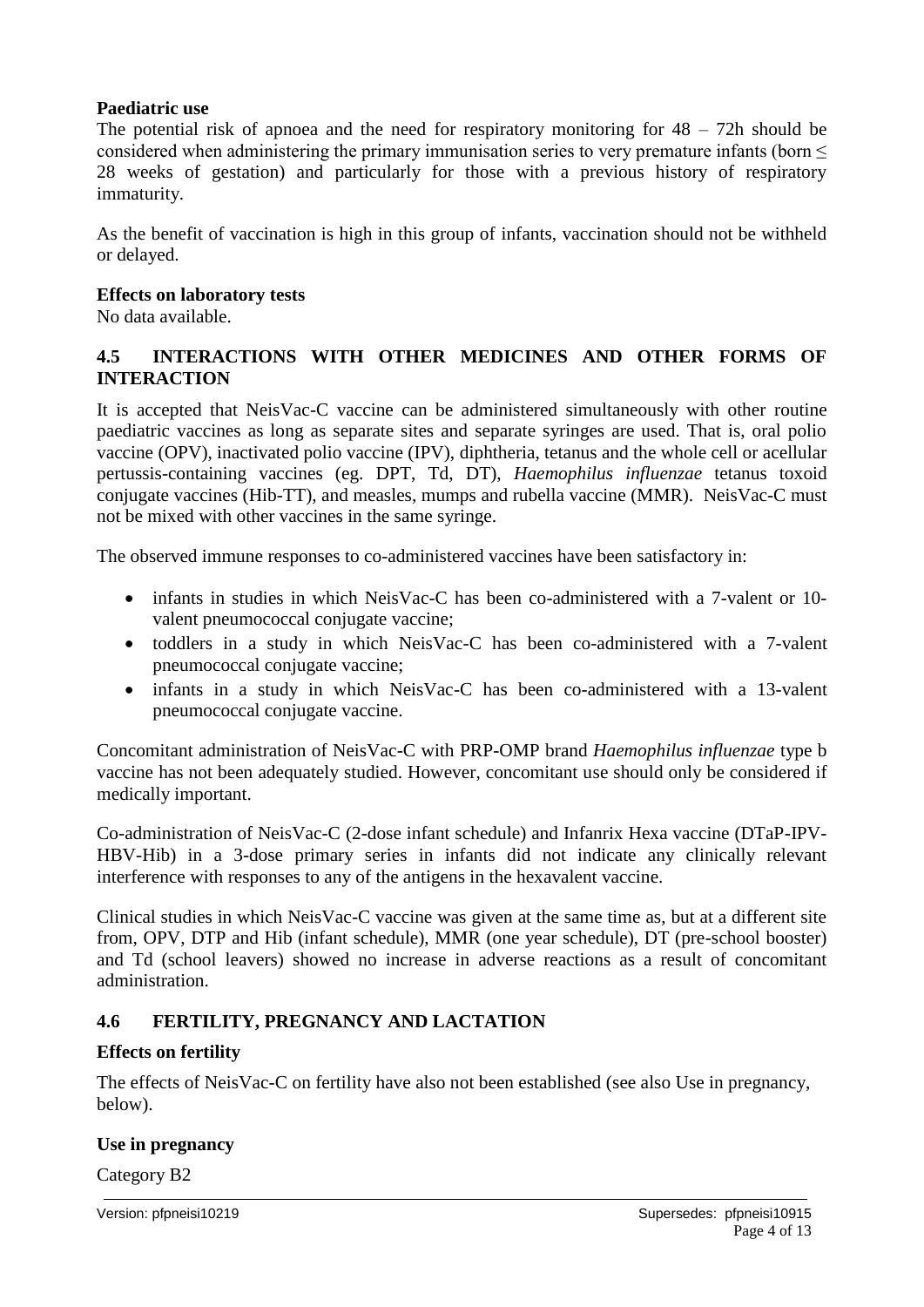There is no adequate data in pregnant woman thus the safety of vaccine during pregnancy has not been established. The vaccine should not be used during pregnancy unless there is a defined risk of meningococcal C disease, in which case, the risk – benefit relationship should be evaluated.

#### **Use in lactation**

Safety in lactation has not been established. It is not known whether NeisVac-C enters breast milk. Use this product in a nursing woman only when it is clearly needed and the potential benefit outweighs the potential risks to the baby.

### **4.7 EFFECTS ON ABILITY TO DRIVE AND USE MACHINES**

The effects of this medicine on a person's ability to drive and use machines were not assessed as part of its registration.

#### **4.8 ADVERSE EFFECTS (UNDESIRABLE EFFECTS)**

The following adverse reactions in Table 1 have been identified from clinical studies conducted with NeisVac-C in infants ( $\leq 12$  months of age), toddlers (12 months to 17 months of age), children (3.5 years to 18 years of age), and adults.

| <b>Table 1: Clinical Trial Adverse Reactions</b> |                                                                                        |                       |                                         |                       |                                         |                       |                                        |
|--------------------------------------------------|----------------------------------------------------------------------------------------|-----------------------|-----------------------------------------|-----------------------|-----------------------------------------|-----------------------|----------------------------------------|
| <b>System Organ</b><br>Class (SOC)               | <b>ADR Term</b>                                                                        |                       | Infants and/or<br><b>Toddlers</b>       |                       | <b>Children</b>                         | <b>Adults</b>         |                                        |
|                                                  |                                                                                        | Frequency<br>Category | Number of<br>Patients (%)<br>$N = 1266$ | Frequency<br>Category | Number of<br>Patients (%)<br>$N = 1911$ | Frequency<br>Category | Number of<br>Patients (%)<br>$N = 130$ |
| Infections and<br>infestations                   | Pharyngitis/ Rhinitis                                                                  | Common                | 29 (2.29%)                              | Common                | 151 (9.21%)                             |                       |                                        |
| Blood and<br>lymphatic system<br>disorders       | Lymphadenopathy                                                                        |                       |                                         | Uncommon              | $8(0.42\%)$                             | Uncommon              | 1(0.77%)                               |
| Immune system<br>disorders                       | Hyper-sensitivity<br>reaction (incl.<br>bronchospasm)                                  | Rare                  | $1(0.08\%)$                             | Uncommon              | 11 (0.57%)                              |                       |                                        |
| Metabolism and<br>nutrition disorders            | Decreased appetite                                                                     | Very<br>common        | 495 (39.10%)                            | Uncommon              | $12(0.63\%)$                            |                       |                                        |
| Psychiatric<br>disorders                         | Sleep disorder<br>(impaired sleeping)                                                  | Common                | 39 (3.08%)                              |                       |                                         |                       |                                        |
|                                                  | Agitation/<br>Restlessness                                                             | Common                | 40 (3.16%)                              | Uncommon              | $2(0.10\%)$                             |                       |                                        |
| Nervous system                                   | Convulsion                                                                             |                       |                                         | Uncommon              | $2(0.10\%)$                             | $\overline{a}$        |                                        |
| disorders                                        | Sensory<br>abnormalities (i.e.,<br>paresthesia, burning<br>sensation,<br>hypoesthesia) |                       |                                         | Uncommon              | 13 (0.68%)                              | $\overline{a}$        |                                        |
|                                                  | Syncope                                                                                |                       |                                         | Uncommon              | $6(0.31\%)$                             |                       |                                        |
|                                                  | <b>Dizziness</b>                                                                       |                       |                                         | Common                | 36 (1.88%)                              | $\overline{a}$        |                                        |
|                                                  | Sedation/<br>Somnolence                                                                | Very<br>common        | 207 (16.35%)                            | Common                | 26 (1.36%)                              | $\overline{a}$        |                                        |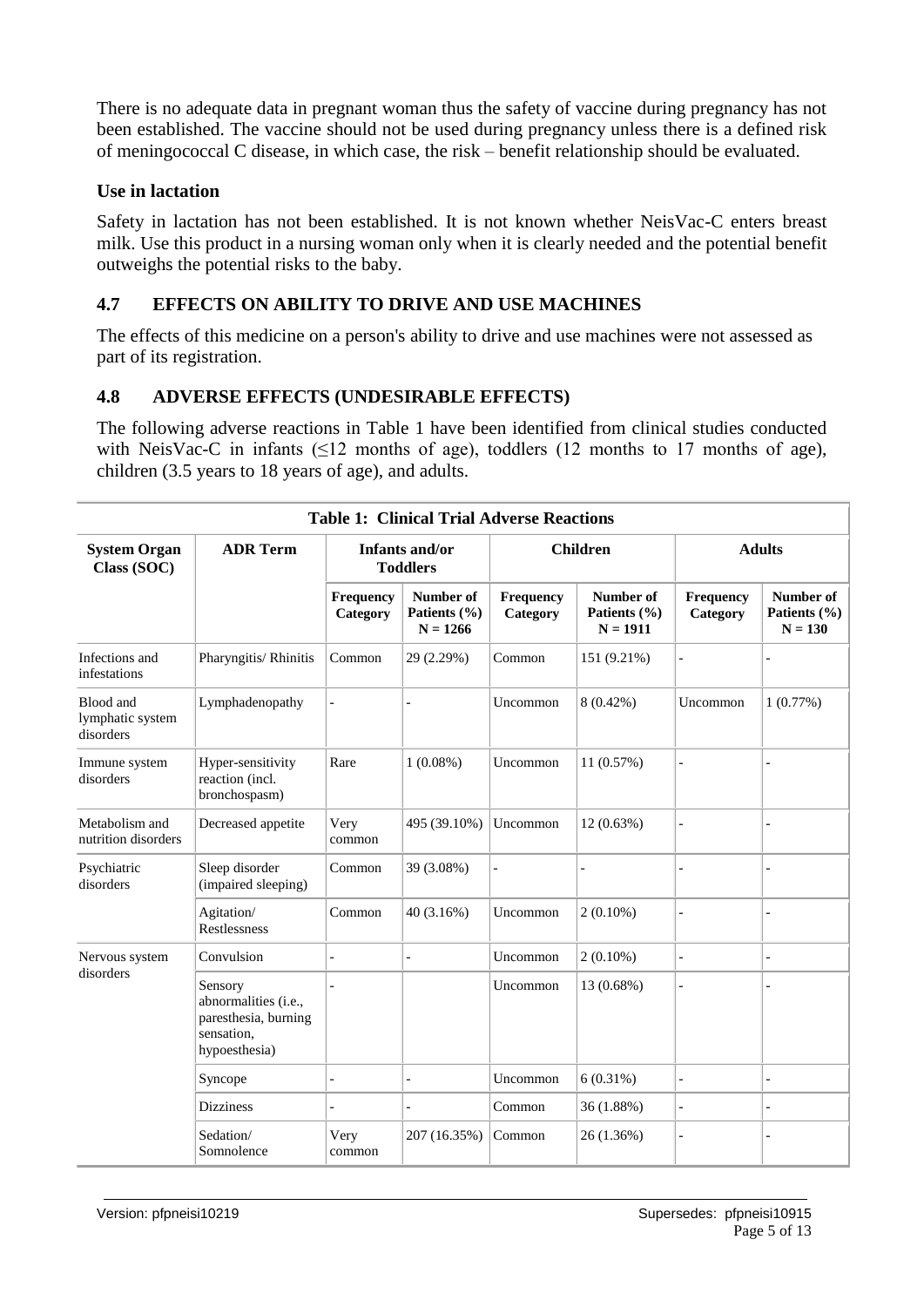|                                                            | Headache                                                                                                   |                        |                              | Very<br>common         | 279 (14.6%)   | Very<br>common           | 16 (12.31%)                |
|------------------------------------------------------------|------------------------------------------------------------------------------------------------------------|------------------------|------------------------------|------------------------|---------------|--------------------------|----------------------------|
|                                                            | Crying                                                                                                     | Very<br>common         | 368 (29.07%)                 | Uncommon               | 5(0.26%)      |                          |                            |
| Eye disorders                                              | Eyelid oedema                                                                                              | Rare                   | $1(0.08\%)$                  | Uncommon               | $2(0.10\%)$   |                          |                            |
| Vascular disorders                                         | Circulatory collapse                                                                                       | Rare                   | $1(0.08\%)$                  | Rare                   | $1(0.05\%)$   | $\overline{\phantom{a}}$ |                            |
|                                                            | Flushing                                                                                                   | Uncommon               | 2(0.16%)                     | Uncommon               | $6(0.31\%)$   | $\overline{a}$           |                            |
| Respiratory                                                | Cough                                                                                                      | Common                 | $17(1.34\%)$                 | Common                 | 42 (2.20%)    | $\frac{1}{2}$            |                            |
| disorders                                                  | Nasal congestion                                                                                           |                        |                              | Uncommon               | $6(0.31\%)$   | $\overline{a}$           |                            |
| Gastrointestinal<br>disorders                              | Vomiting                                                                                                   | Very<br>common         | 293 (23.14%)                 | Common                 | 30 (1.57%)    | Common                   | 2(1.54%)                   |
|                                                            | Diarrhoea                                                                                                  | Common                 | 70 (5.53%)                   | Common                 | 20 (1.05%)    |                          |                            |
|                                                            | Abdominal pain                                                                                             | Uncommon               | 7(0.55%)                     | Common                 | 64 (3.35%)    | $\overline{a}$           |                            |
|                                                            | Nausea                                                                                                     |                        |                              | Common                 | 99 (5.18%)    | $\frac{1}{2}$            |                            |
|                                                            | Dyspepsia                                                                                                  | Uncommon               | $9(0.71\%)$                  |                        |               | $\overline{a}$           |                            |
| Skin and sub-                                              | Rash                                                                                                       | Common                 | 32 (2.53%)                   | Uncommon               | 3(0.16%)      | $\overline{a}$           |                            |
| cutaneous tissue<br>disorders                              | Pruritus                                                                                                   |                        |                              | Common                 | 44 (2.30%)    | $\overline{\phantom{m}}$ |                            |
|                                                            | Erythema                                                                                                   | Uncommon               | $4(0.32\%)$                  |                        |               |                          |                            |
|                                                            | Hyperhidrosis                                                                                              | Common                 | 18 (1.42%)                   | Uncommon               | 7(0.37%)      |                          |                            |
|                                                            | Dermatitis                                                                                                 |                        |                              | Common                 | 26 (1.36%)    |                          |                            |
|                                                            | Ecchymosis                                                                                                 | Rare                   | $1(0.08\%)$                  | Common                 | 39 (2.04%)    |                          |                            |
| Musculo-skeletal                                           | Myalgia                                                                                                    |                        |                              | Uncommon               | 6(0.31%)      | Common                   | 2(1.54%)                   |
| and connective<br>tissue disorders                         | Arthralgia                                                                                                 |                        |                              | Uncommon               | 5(0.26%)      |                          |                            |
|                                                            | Musculoskeletal<br>stiffness (incl. neck<br>stiffness, joint<br>stiffness)                                 | Rare                   | $1(0.08\%)$                  | Uncommon               | 18 (0.94%)    | $\overline{a}$           |                            |
|                                                            | Neck pain                                                                                                  |                        |                              | Uncommon               | $10(0.52\%)$  |                          |                            |
|                                                            | Pain in extremity                                                                                          | Uncommon               | 3(0.24%)                     | Common                 | 108 (5.65%)   | $\frac{1}{2}$            |                            |
|                                                            | Back pain                                                                                                  |                        |                              | Uncommon               | 3(0.16%)      | $\overline{a}$           |                            |
| General disorders<br>and administration<br>site conditions | Injection site<br>reactions, including:<br>Injection site<br>tenderness/pain<br>Injection site<br>swelling | Very<br>common         | 197 (15.56%)                 | Very<br>common         | 1145 (59.92%) | Very<br>common           | 109 (83.85%)               |
|                                                            | Injection site<br>erythema                                                                                 | Very<br>common<br>Very | 134 (10.58%)<br>283 (22.35%) | Very<br>common<br>Very | 465 (24.33%)  | Very<br>common<br>Very   | 26 (20.00%)<br>40 (30.77%) |
|                                                            |                                                                                                            | common                 |                              | common                 | 639 (33.44%)  | common                   |                            |
|                                                            | Fever                                                                                                      | Very<br>common         | 277 (21.88%)                 | Common                 | 80 (4.19%)    | Common                   | 3(2.31%)                   |
|                                                            | Peripheral oedema                                                                                          | Uncommon               | 8(0.63%)                     | Uncommon               | 5(0.26%)      | $\overline{a}$           |                            |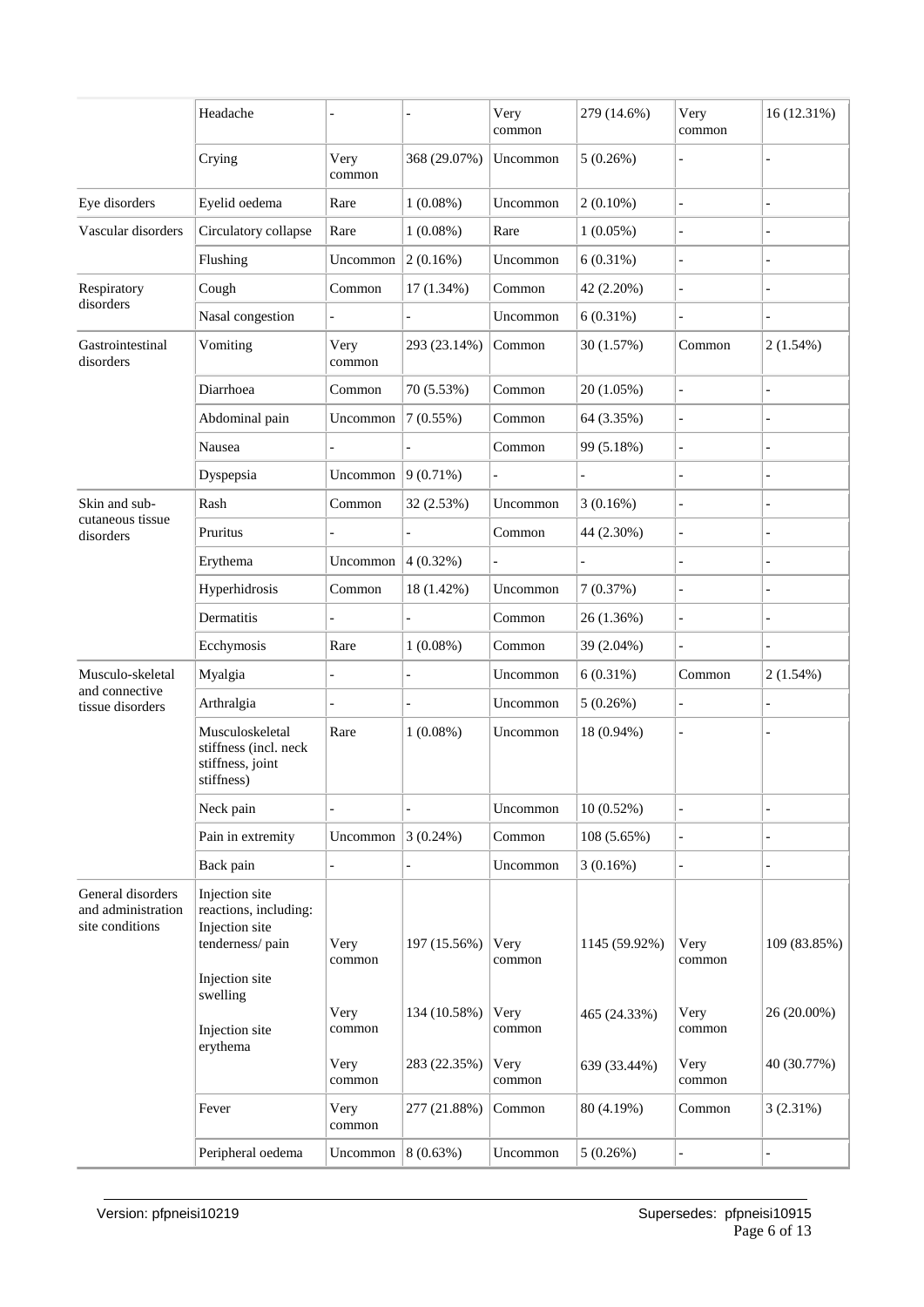| Fatigue                | Very<br>common           | 379 (29.94%)             | Common   | 49 (2.56%)  | $\overline{\phantom{0}}$ |                          |
|------------------------|--------------------------|--------------------------|----------|-------------|--------------------------|--------------------------|
| Malaise                | Uncommon                 | $(6.47\%)$               | Common   | 57 (2.98%)  | Common                   | 6(4.62%)                 |
| Chills                 | Uncommon                 | (2(0.16%)                | Uncommon | $6(0.31\%)$ | $\overline{\phantom{0}}$ | $\overline{\phantom{0}}$ |
| Irritability           | Very<br>common           | 825 (65.17%)             | Uncommon | 15 (0.78%)  |                          | $\overline{\phantom{0}}$ |
| Influenza-like illness | $\overline{\phantom{a}}$ | $\overline{\phantom{a}}$ | Rare     | $1(0.05\%)$ | Uncommon                 | 1(0.77%)                 |
| Asthenia               |                          | $\overline{\phantom{0}}$ | Uncommon | $8(0.42\%)$ |                          | $\overline{\phantom{0}}$ |

Legend: ADR frequency is based upon the following scale: Very Common ( $\geq 1/10$ ); Common ( $\geq 1/100 - \langle 1/10 \rangle$ , Uncommon (≥ 1/1,000 - < 1/100), Rare (≥ 1/10,000 - < 1/1,000), Very Rare (< 1/10,000)

#### **Adverse reactions from post-marketing surveillance (for all age groups)**

These frequencies are based on spontaneous reporting rates and have been calculated using number of reports and number of doses distributed.

#### *Blood and lymphatic system disorders:*

Idiopathic thrombocytopaenic, purpura, lymphadenopathy.

#### *Immune system disorders:*

Anaphylaxis, hypersensitivity reactions (including bronchospasm), facial oedema and angioedema.

#### *Metabolism and nutrition disorders:*

Decreased appetite.

#### *Psychiatric disorders:*

Sleep disorder (including impaired sleeping).

#### *Nervous system disorders:*

Dizziness, convulsions including febrile convulsions, sensory abnormalities (including hypoesthesia, paraesthesia and burning sensation), hypotonic-hyporesponsive episode, syncope, meningism, hypersomnia.

There have been very rare reports on seizures following meningococcal group C conjugate vaccines administration. Individuals usually recover rapidly. Some of the reported seizures may have been syncope. The reporting rate of seizures was below the background rate of epilepsy in children. In infants seizures were usually associated with fever and were likely to be febrile convulsions.

#### *Respiratory, thoracic and mediastinal disorders:*

Dyspnoea, wheezing, nasal congestion, apnoea in very premature infants  $(\leq 28$  weeks of gestation).

#### *Gastrointestinal disorders:*

Nausea.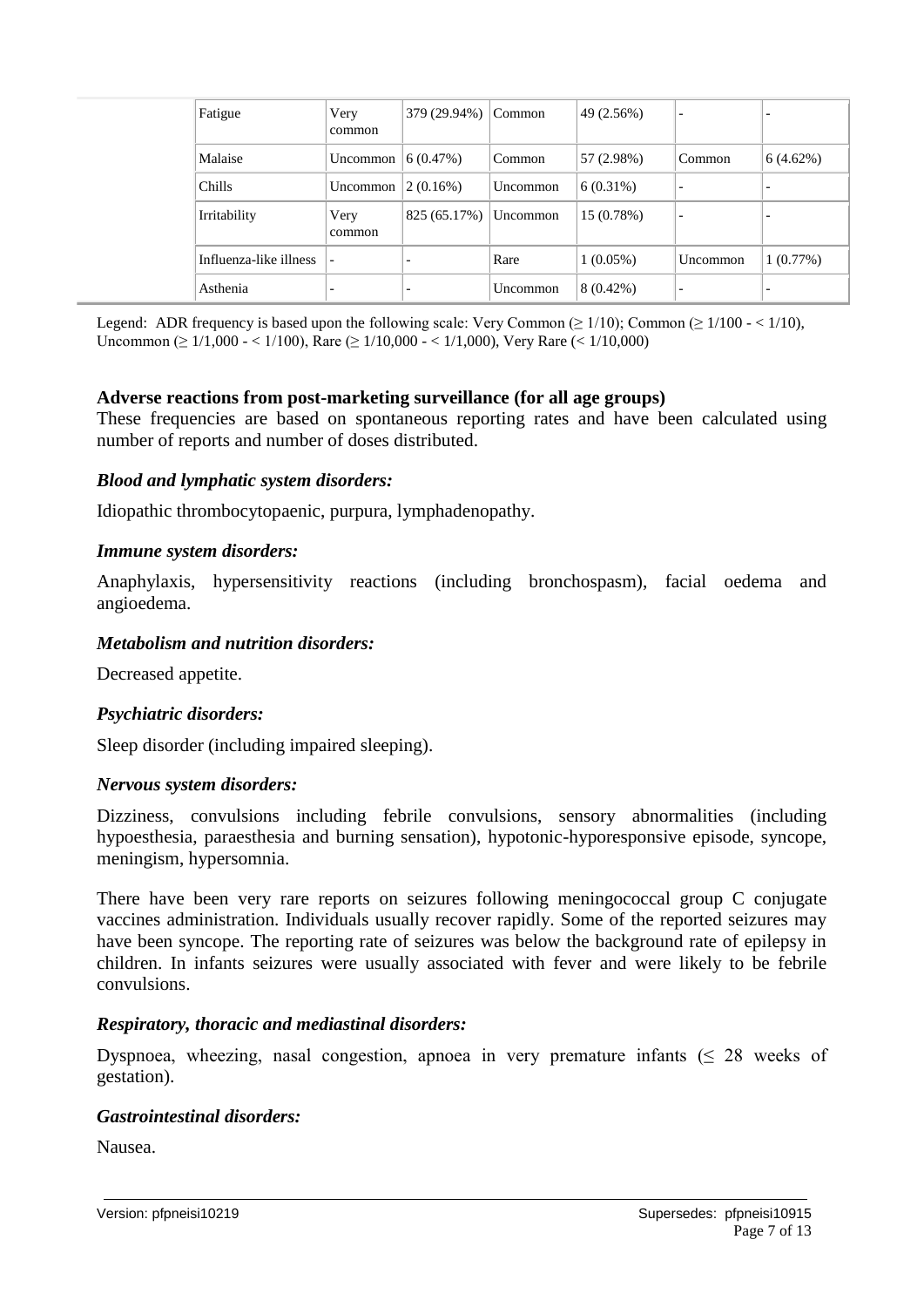#### *Skin and subcutaneous tissue disorders:*

Rash (including maculovesicular rash, vesicular rash, maculopapular rash, papular rash, rash macular, heat rash, rash erythematosus, rash generalized, rash pruritic), urticaria, petechiae, purpura, erythema, Stevens-Johnson syndrome and erythema multiforme.

#### *Musculoskeletal, connective tissue and bone disorders:*

Musculoskeletal stiffness (including neck stiffness, joint stiffness), neck pain, pain in extremity.

#### *General disorders and administration site conditions:*

Peripheral oedema, asthenia, fatigue, chills.

#### **Class reactions**

Relapse of nephrotic syndrome has been reported in association with administration of meningococcal group C conjugate vaccines in children.

#### **Reporting of suspected adverse reactions**

Reporting suspected adverse reactions after registration of the medicinal product is important. It allows continued monitoring of the benefit-risk balance of the medicinal product. Healthcare professionals are asked to report any suspected adverse reactions at [http://www.tga.gov.au/reporting-problems.](http://www.tga.gov.au/reporting-problems)

### **4.9 OVERDOSE**

There is no overdose experience with NeisVac-C vaccine. Overdosing with this vaccine is highly unlikely, as it is administered as a single-dose syringe by a health professional. If doses are administered closer together than recommended or more doses than required are administered, undesirable effects may occur.

For information on the management of overdose, contact the Poisons Information Centre on 131126 (Australia).

# **5. PHARMACOLOGICAL PROPERTIES**

### **5.1 PHARMACODYNAMIC PROPERTIES**

#### **Mechanism of action**

*Neisseria meningitidis* can cause severe systemic infections, including meningitis and septicemia. Vaccination with meningococcal polysaccharides induces the production of bactericidal antibodies that are serogroup specific. There are at least 13 serogroups, of which groups B and C are the most common. Infants below 2 years of age respond poorly to vaccination with unconjugated group C polysaccharide.

Through the protein component in the active ingredient, GCMP-TT Conjugate, the immune response to the polysaccharide antigen becomes T-cell dependent. By cooperation of T-cells and B-cells, the immune response toward the polysaccharide moiety is enhanced, particularly in younger children. Repeated administration of the polysaccharide-protein conjugate provides a good booster effect via an induction of cell memory. This is shown by the level of the IgG antibody after the first injection of GCMP-TT conjugate which continues to increase after the booster injection.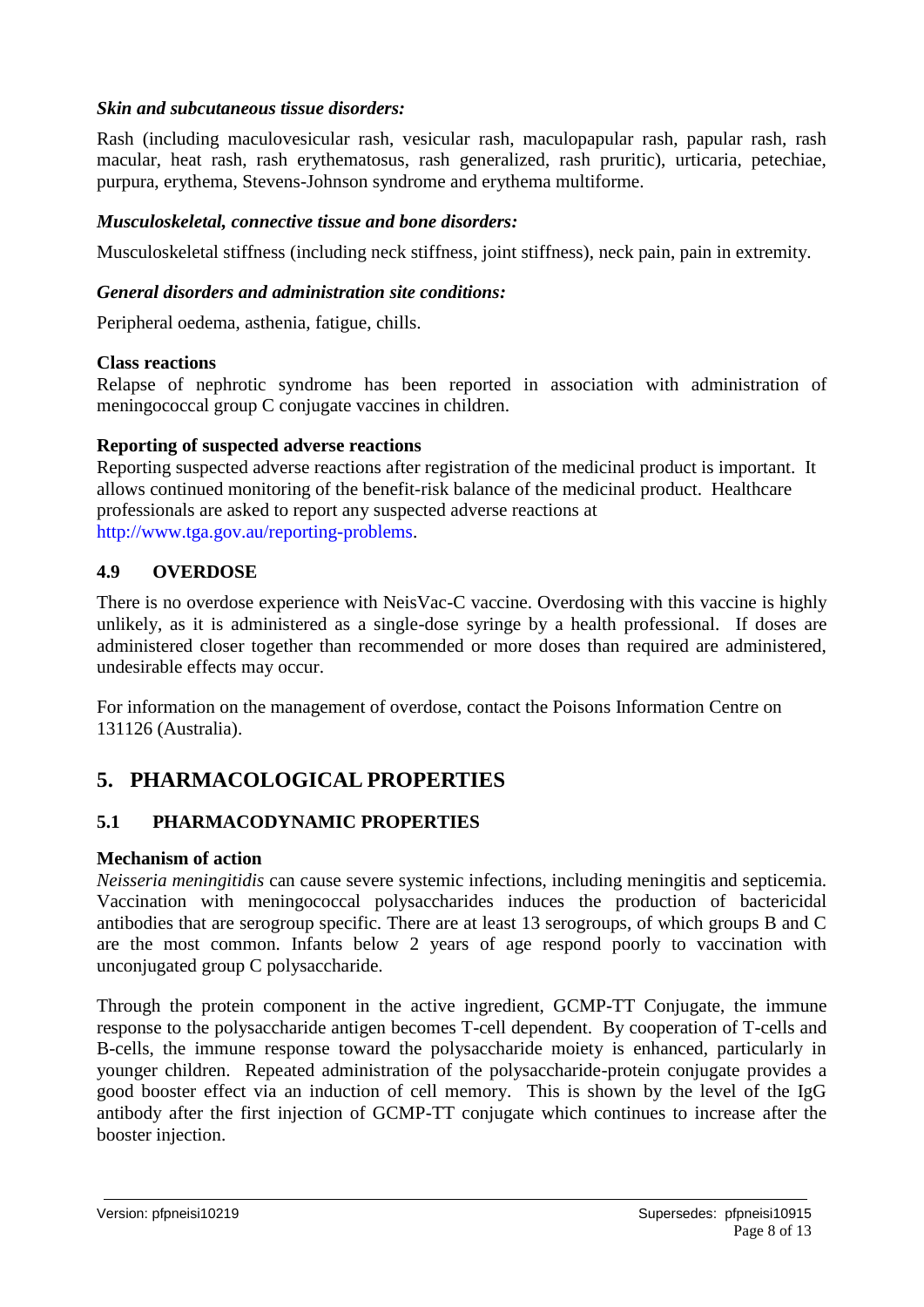The un-conjugated homologue GCMP, like other polysaccharide antigens in these groups, divalent vaccine (groups A and C) and tetravalent vaccine (groups A, C,  $W_{135}$ , Y), are T-cell independent antigens. The B cells recognise the polysaccharide without the need of T-cell cooperation. However, the immune response is low, particularly in children younger than two years, who most need protection against invasive *Neisseria meningitidis*. Despite inducing protection in adults and older children that lasts at least 12 months, the antibody levels decline rapidly, and repeated vaccination fails to induce a booster effect.

#### **Clinical trials**

All clinical studies with NeisVac-C vaccine were conducted in the United Kingdom, as summarised in Table 1. Over five completed Phase II clinical trials, the immunogenicity of NeisVac-C vaccine was evaluated in infants (n=83, aged 2 months), toddlers (n= 76, aged 12 –17 months), pre-school school children (n=310, 3.5 to <6 years of age), and school leavers (n= 319, 13 to 17 years of age). Phase III Clinical trials included children  $(n=1341, 4-18)$  years of age) and healthy infants ( $n=537$ ,  $6-11$  weeks of age). Subjects achieving a fourfold rise in serum bactericidal activity (SBA) measured with infant rabbit complement (rSBA), rSBA titres >1: 8 , > 1: 16 and > 1 : 32, group C specific IgG titres >2 microgram/mL, and a fourfold rise in group C specific IgG titres from baseline to  $3 - 5$  weeks post vaccination with NeisVac-C vaccine were considered as a clinical success. The profile of the serum bactericidal titres of the age groups vaccinated with NeisVac-C vaccine during phase II clinical trials is shown in the Table 2.

#### **Table 2: Phase II clinical trials: Immunogenicity profiles**

Serum bactericidal titres using infant rabbit complement (rSBA) of NeisVac-C vaccine in various age groups against meningococcal bacteria strain C11; bactericidal titre is defined as a reciprocal of the final dilution of sera that yields 50% killing or greater of the bacterial cells in 60 minutes. Blood samples were withdrawn 1 month after vaccination.

| Subjects/<br>No. & Age                        | Subjects with<br>$>$ 2ug/mL IgG<br>(%) | Subjects with rSBA<br>$(>1:16)$ $(\% )$ | $( >1:32)$ $($ %) | Subjects with<br>> 4 fold rise in<br>rSBA (%) | rSBA<br>(GMT#) | Dose schedule<br>(single dose,<br>except infant 3<br>doses)        |
|-----------------------------------------------|----------------------------------------|-----------------------------------------|-------------------|-----------------------------------------------|----------------|--------------------------------------------------------------------|
| <b>Infants</b><br>$(n = 83,$                  | 71/71 (100%)                           | 70/71(99%)                              | 68/71 (96%)       | 65/68 (96%)                                   | 320.45         | $1st$ dose (2 months)                                              |
| 2 months)                                     | 79/79 (100%)                           | 79/79(100%)                             | 78/79 (99%)       | 71/74 (96%)                                   | 773.33         | 2 <sup>nd</sup> dose(3 months)                                     |
|                                               | 75/75 (100%)                           | 75/75 (100%)                            | 75/75 (100%)      | 68/69 (99%)                                   | 1062.56        | $3rd$ dose (4months)                                               |
|                                               |                                        | 24/24 (100%)                            | 24/24 (100%)      | 36/37 (97%)                                   | 1575           | Booster dose (12 -<br>13 months)<br>(0.5mL IM inject)              |
| Toddlers<br>$(n = 76, 12 -$<br>17 months)     | 61/62(98.4%)                           | 71/72(98.6%)                            | 70/72 (97.2%)     | 72/72 (100%)                                  | 563.7          | Single dose, IM<br>inject.<br>$(0.5mL)$ [with]<br>MMR vaccine]     |
| Pre-school<br>$(n = 310,$<br>$3.5 - 6$ years) | 144/150 (96.1%)                        | 71/72 (100%)                            | 71/72 (100%)      | 50/52 (100%)                                  | 2,098.0        | Single dose, IM<br>inject. (0.5mL)<br>[with Tet-diphth<br>Vaccine] |
| School leavers<br>$(n = 319,$                 | 100/100 (100%)                         | $12/12(100\%)$                          | $12/12(100\%)$    | 12/12 (100%)                                  | 5486           | Single dose, IM<br>inject. (0.5mL),                                |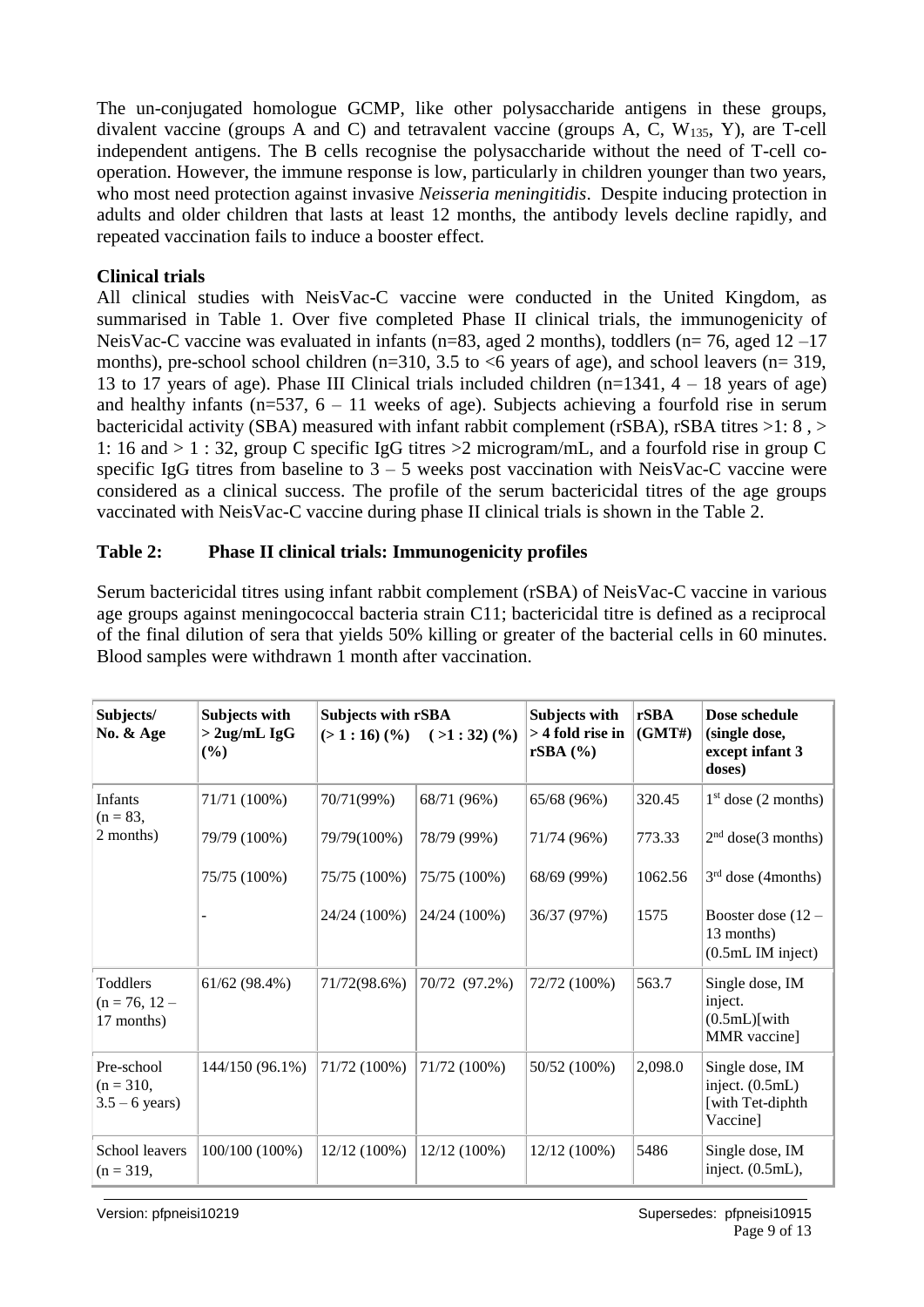| $13 - 17$ years)                   |                 |   |                |              |      | [with Tet-diphth.]<br>Vaccine        |
|------------------------------------|-----------------|---|----------------|--------------|------|--------------------------------------|
| Adults<br>$(n = 30,$<br>18-upward) | $130/30(100\%)$ | – | $30/30(100\%)$ | 30/30 (100%) | 1730 | Single dose, IM<br>inject. $(0.5mL)$ |

# GMT=Geometric Mean Titre.

Instead of human complement, rabbit complement was used in the SBA assays. The results were not directly comparable to that of SBA assays where human complement was used. However, a strong correlation was routinely observed between GCMP-specific IgG and SBA responses using rabbit complement for both adult and infant sera. Rabbit complement resulted in bactericidal titres averaging 4.4-fold higher than those seen using human complement. Thus, the original protective SBA threshold titre of 1: 4 with human complement would therefore translate to 1:16 or 1:32 dilution when using rabbit complement. The SBA titres of > 32 were considered to indicate seroconversion.

Among infants aged 2 to 4 months vaccinated with NeisVac-C vaccine, 100% developed serum bactericidal titres of at least 1: 8, one month after the second dose of this vaccine and greater than 99% had titres of at least 1:32 final dilution of the test sera. A booster dose in the second year of life induces an anamnestic response (booster effect).

The immunogenicity of NeisVac-C vaccine was compared with that of other conjugated group C meningococcal vaccines in 226 children aged 12-18 months in a published study conducted by the UK Public Health Laboratory Service. One month after the vaccines were given 82 – 97% of children had SBA titres  $>1:32$ , 91-100% had titres  $>1:8$  and 89 –100% had a  $>4$  fold increase in SBA titre. NeisVac-C vaccine induced higher SBA GMTs (p<0.001) and higher proportions of  $SBA > 1:8$  (p=0.02) than did the MCC-CRM<sub>197</sub> protein conjugates.

#### *Protective efficacy:*

There have been no protective efficacy studies conducted with NeisVac-C vaccine. Three conjugated group C meningococcal vaccines, including NeisVac-C vaccine, are in use in the UK.

Surveillance data from England (Trotter C, et al. Effectiveness of meningococcal serogroup C conjugate vaccine 4 years after introduction. Lancet 2004; 364:365-67) is shown in the Table 3 below.

|                          |                           | Conor we will be contained again. |                              |                                                   |                                                             |                                                   |  |
|--------------------------|---------------------------|-----------------------------------|------------------------------|---------------------------------------------------|-------------------------------------------------------------|---------------------------------------------------|--|
| at<br>Age<br>vaccination | <b>Doses</b><br>schedule* | Period<br>of<br>observation       | vaccination                  | Within 1 year of scheduled                        | More than<br>after<br>$-1$<br>vear<br>scheduled vaccination |                                                   |  |
|                          |                           | to Q1 2004<br>from:               | <b>Cases</b><br>(Vaccinated) | % Vaccine<br>effectiveness<br>$(95\% \text{ CI})$ | <b>Cases</b><br>(vaccinated)                                | % Vaccine<br>effectiveness<br>$(95\% \text{ CI})$ |  |
| $2 - 4$ months           | 3                         | $Q1 2000 -$                       | 9(3)                         | 93 (67 to 99)                                     | 19(18)                                                      | $-81$ ( $-7430$ to 71)                            |  |
| $5 - 11$ months          | 2                         | Q3 2000 -                         | 6(2)                         | 87 (11 to 99)                                     | 7(3)                                                        | 82 (-8 to 97)                                     |  |
| $1 - 2$ years            |                           | Q3 2000 -                         | 19(6)                        | 88 (65 to 96)                                     | 6(4)                                                        | 61 (-327 to 94)                                   |  |
| $3 - 10$ years           |                           | Q3 2000 -                         | 45(1)                        | 98 (90 to 100)                                    | 19(4)                                                       | 93 (78 to 98)                                     |  |

11 – 18 years 1  $\begin{array}{|c|c|c|c|c|c|c|c|} \hline 1 & 0 & 0 & 45 & 45 & 96 & 99 & 39 & 39 & 8 & 90 & 77 & 69 & 96 \ \hline \end{array}$ 

Total  $124 (16)$  90 (37)

#### **Table 3: Meningococcal group C conjugate vaccines#: effectiveness in immunized Cohorts, 4 years surveillance data.**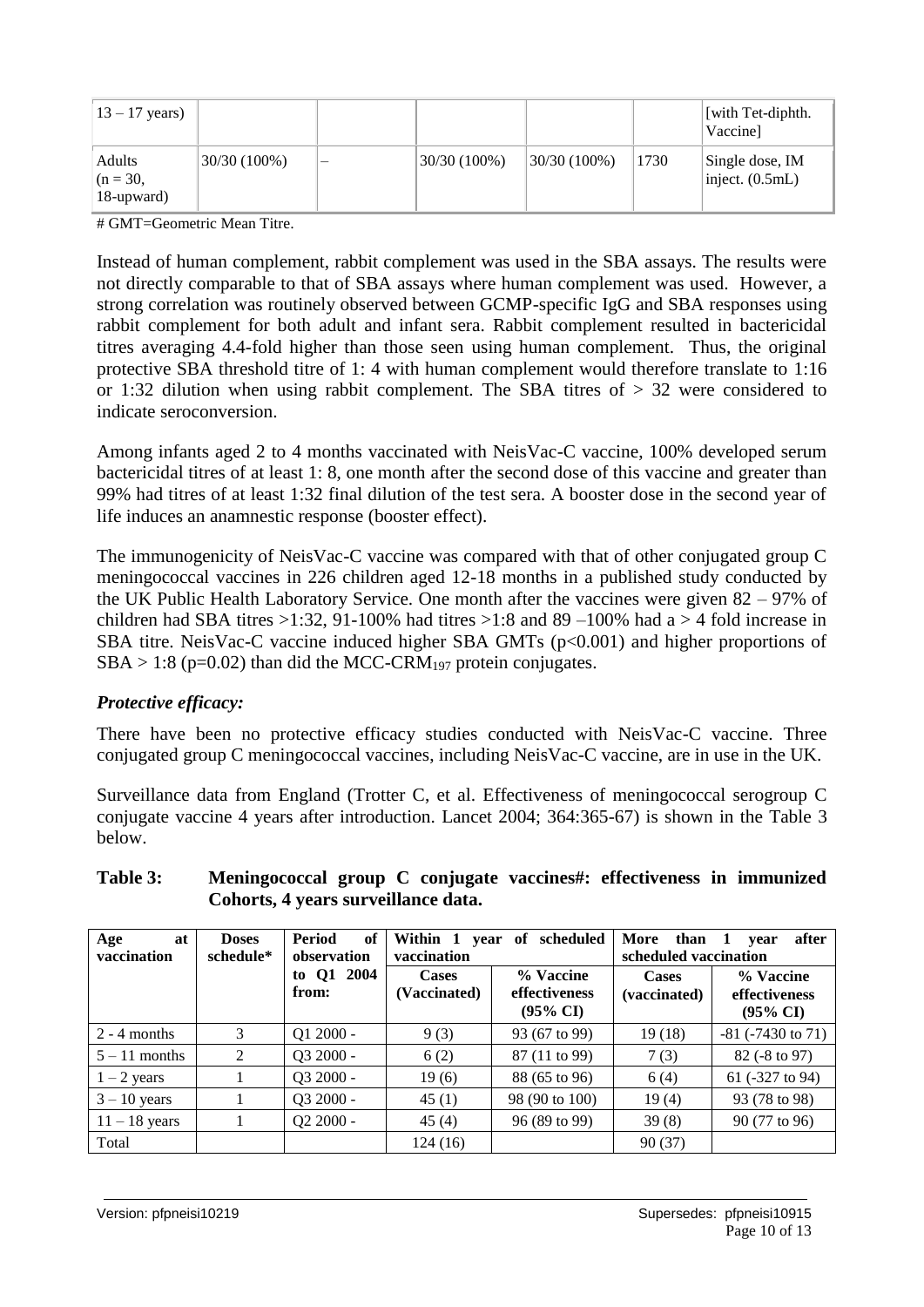Note:  $\#$  All commercial vaccines in the UK market were included in the surveillance. Q = Quarter; \*Vaccine effectiveness compares children eligible for complete vaccination who had received all scheduled doses versus no doses. Partly vaccinated children were excluded;  $\mathbb{I}$  For the time change analysis, the three cohorts (3 – 4 year old, 4 – 6 year old and  $7 - 10$  year old) were combined, as were the  $11 - 16$  year old and  $17 - 18$  year old cohorts.

# **5.2 PHARMACOKINETIC PROPERTIES**

Evaluation of pharmacokinetic properties is not available for vaccines.

### **5.3 PRECLINICAL SAFETY DATA**

#### **Genotoxicity**

The mutagenic potential of the active ingredient in NeisVac-C vaccine has not been evaluated.

### **Carcinogenicity**

The carcinogenic potential of the active ingredient in NeisVac-C vaccine has not been evaluated.

# **6. PHARMACEUTICAL PARTICULARS**

### **6.1 LIST OF EXCIPIENTS**

*Inactive ingredients:* aluminium hydroxide hydrate (1.4 mg, equivalent to 0.5 mg aluminium), sodium chloride (4.1 mg) and water for injection to 0.5 mL. No preservative is added to the formulation.

### **6.2 INCOMPATABILITIES**

In the absence of compatibility studies, this medicinal product must not be mixed with other medicinal products.

# **6.3 SHELF LIFE**

42 months stored at 2 ºC to 8 ºC (in a refrigerator). Within this shelf life NeisVac-C can be stored at 25 ºC (room temperature) for a single period of up to 9 months and the product must not be returned to the refrigerator. The expiry date of the vaccine is shown on the label and packaging.

# **6.4 SPECIAL PRECAUTIONS FOR STORAGE**

NeisVac-C vaccines should be stored at 2 °C to 8 °C (in a refrigerator). Do not freeze.

Can be stored at room temperature ( $\leq 25$  °C) for a single period up to 9 months within the shelf life. When it is stored at room temperature, the initial date must be recorded and counted for a maximum of 9 months shelf life. At the end of this period the product should be used or discarded.

Upon storage, a white deposit and clear supernatant can be observed.

# **6.5 NATURE AND CONTENTS OF CONTAINER**

NeisVac-C vaccine is presented as a semi-opaque white to off-white suspension in a single dose Type 1 (EP) glass syringe with a grey, isoprene bromobutyl tip cap and grey, bromobutyl rubber plunger stopper (Type 1, EP). The stopper and tip cap are latex free.

### **Pack size**

1's, 10's (2 x 5 trays) and 20's (2 x 10 trays). Not all pack sizes would be marketed.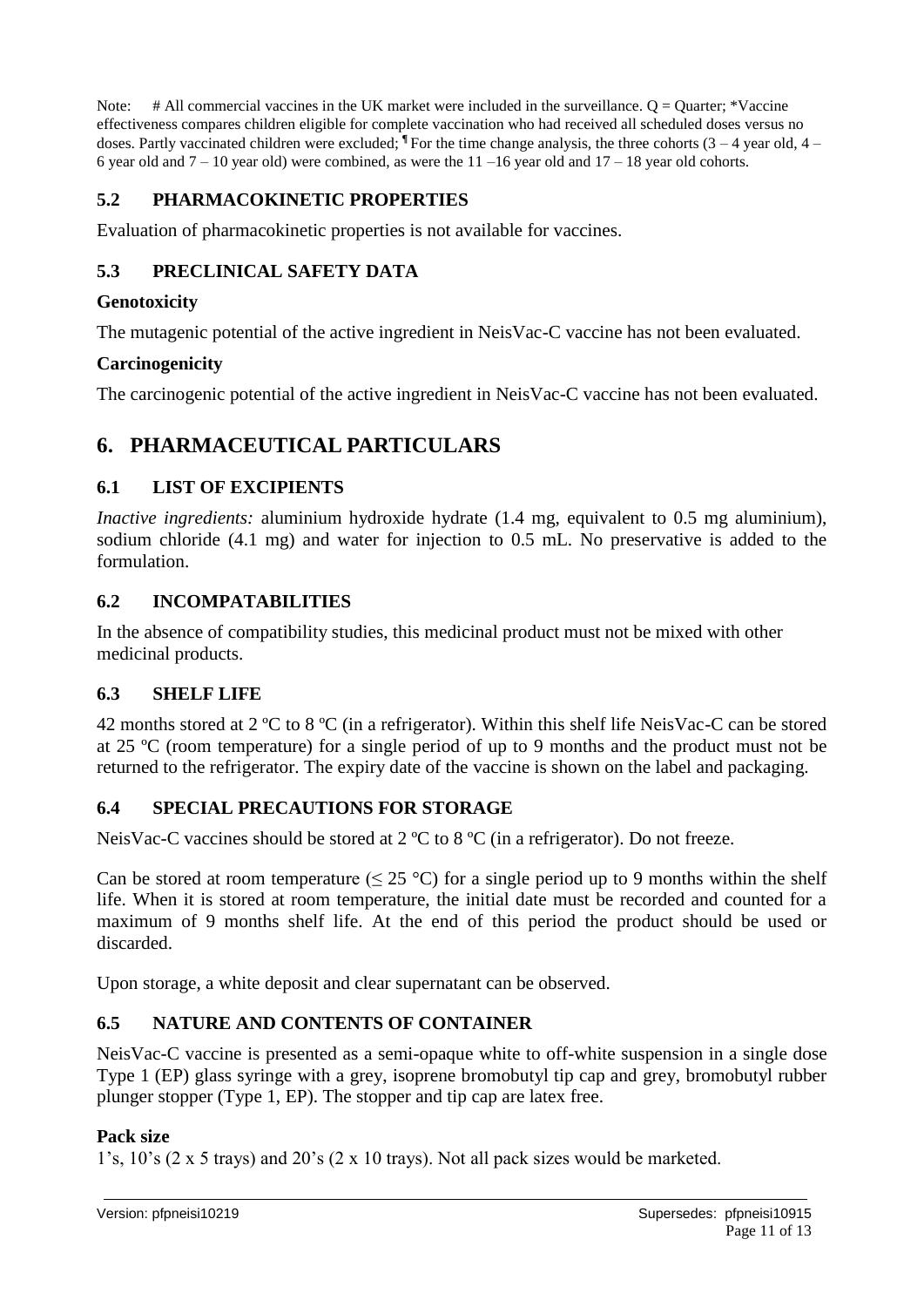### **6.6 SPECIAL PRECAUTIONS FOR DISPOSAL**

In Australia, any unused medicine or waste material should be disposed of by taking to your local pharmacy.

### **6.7 PHYSICOCHEMICAL PROPERTIES**

#### **Chemical structure**

The capsular polysaccharide, referred to as GCMP (group C meningococcal polysaccharide) in NeisVac-C vaccine, is a linear polymer of repeated unit of [(2---9)-α-N-acetyl neuraminic acid;  $(C_{11}H_{19}NO_9)_n$ , with a defined molecular size. It is covalently bonded to a carrier protein, tetanus toxoid (TT).

The capsular polysaccharide is isolated from the fermentation of *Neisseria meningitidis* serogroup C (strain C11) The GCMP-TT Conjugate is devoid of an acetyl group at either C-7 or C-8 of the sialic acid (de-*O*-acetylated derivative). The oxidised GCMP intermediate is covalently bonded to TT protein by a reductive amination reaction, yielding the active ingredient, GCMP-TT conjugate.

#### **CAS Number**

Not applicable.

# **7. MEDICINE SCHEDULE (POISONS STANDARD)**

Prescription Only Medicine (S4).

# **8. SPONSOR**

Pfizer Australia Pty Ltd Level 17, 151 Clarence Street Sydney NSW 2000 Toll Free Number: 1800 675 229 www.pfizer.com.au

# **9. DATE OF FIRST APPROVAL**

22 August 2002

# **10. DATE OF REVISION**

15 February 2019

® Registered Trade Mark

#### **Summary Table of Changes**

| <b>Section changed</b> | <b>Summary of new information</b>                                                                                                                           |
|------------------------|-------------------------------------------------------------------------------------------------------------------------------------------------------------|
| 2, 6.1                 | Update to adjuvant name to INN 'Aluminium hydroxide hydrate'                                                                                                |
| 4.4                    | Addition of warning of an increased risk of invasive mening ococcal disease<br>in individuals who have complement deficiencies or are receiving agents that |